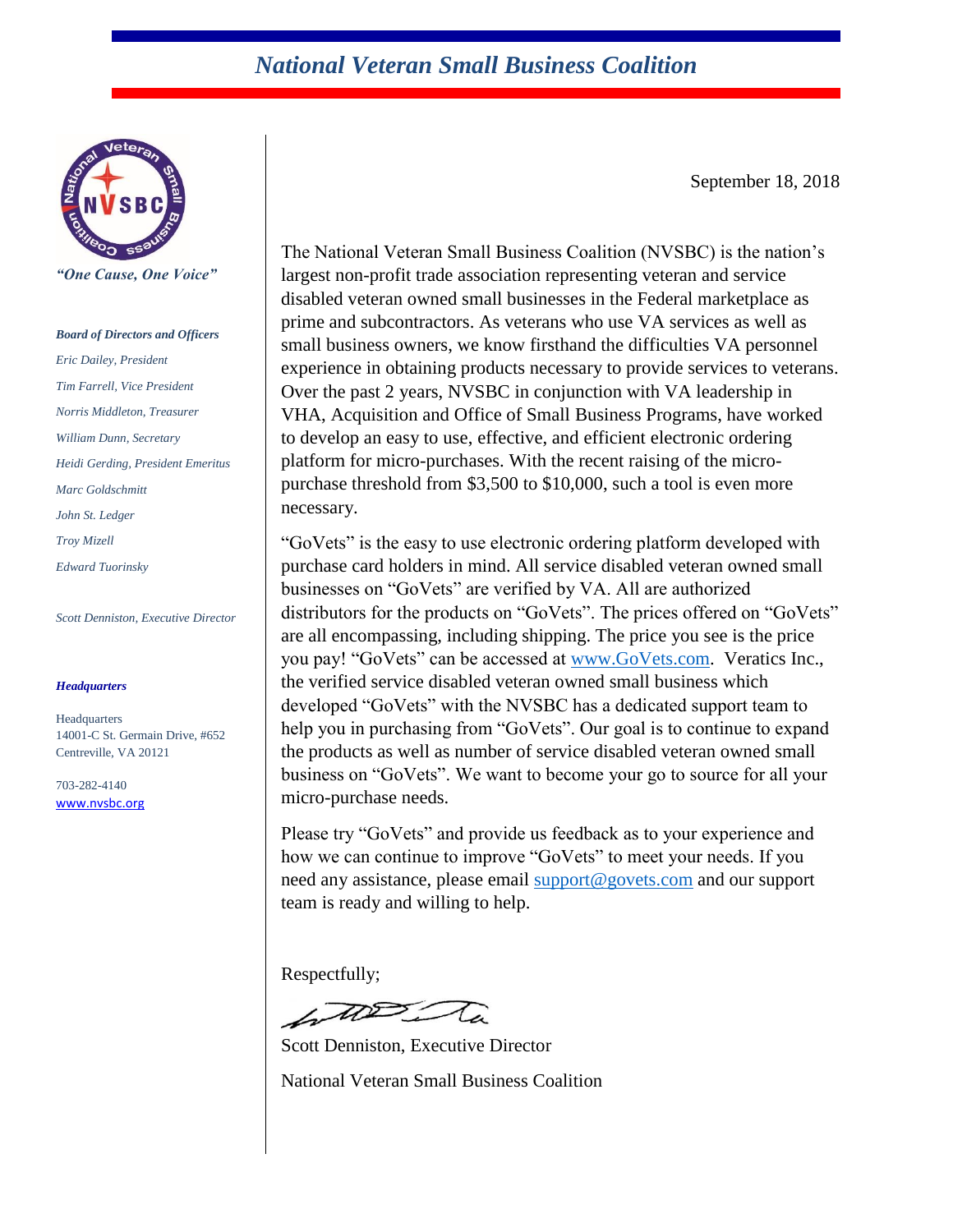

In Reply Refer To: 00SB

Date: September 4, 2018

From: Executive Director Small and Veteran Business Programs

**U.S. Department** 

of Veterans Affairs

Subject: "GoVets" - Increasing Business Opportunities for Veteran-Owned Small Business

**To: VA Purchase Card Holders** 

- 1. VA's acquisition workforce has received training regarding The Veterans First Contracting Program which gives preference to Service Disabled Veteran-Owned Small Businesses and Veteran-Owned Small Businesses in accordance with 38 U.S.C 8127(d). Although this statutory preference is not applicable to micro-purchases, it is our mission to serve Veterans and we should utilize the purchase card program to support Service Disabled Veteran-Owned Small Businesses when we can fulfill our open-market requirements at fair and reasonable prices. VAAR 813.203(a)(1) states that open market micro-purchases shall be evenly distributed among all verified VOSBs to the maximum extent practicable. Although "GoVets" is not a platform that accounts for all VOSBs/SDVOSBs it is a tool that can assist in quickly identifying SDVOSB that are seeking to do business with the VA. Please note that use of existing Government contracts such as Medical Surgical Prime Vendor have priority over purchasing from open-market sources.
- 2. NVSBC is a non-profit trade association representing veteran and service disabled veteran owned small businesses in the federal marketplace as prime and subcontractors. NVSBC has developed an electronic ordering platform called "GoVets". "GoVets" is intended to be an easy and efficient platform to perform market research and purchase products under the micro-purchase threshold from verified SDVOSBs. "GoVets" currently has over 50 verified SDVOSBs on the platform with over 53,000 products available. NVSBC has established the "M100" program. The goal is to have a Million products from 100 SDVOSBs on the platform by the end of 2018. Access to "GoVets" is available at www.govets.com. "GoVets" has a dedicated support staff to answer any questions you may have.
- 3. "GoVets" is one tool to perform market research and purchase products under the micro-purchase threshold from verified SDVOSBs when requirements can be fulfilled at fair and reasonable prices. Please note the list of items and prices that are available on "GoVets" has not been reviewed by the Government and represents commercial information provided SDVOSBs that chose to market through "GoVets". Therefore, purchase card holders must determine if requirements should be purchased from a contract source and determine if the price offered is fair and reasonable.

工<u>h</u>omas J. Leney

**Executive Director** Small and Veterans Business Programs **Department of Veterans Affairs**